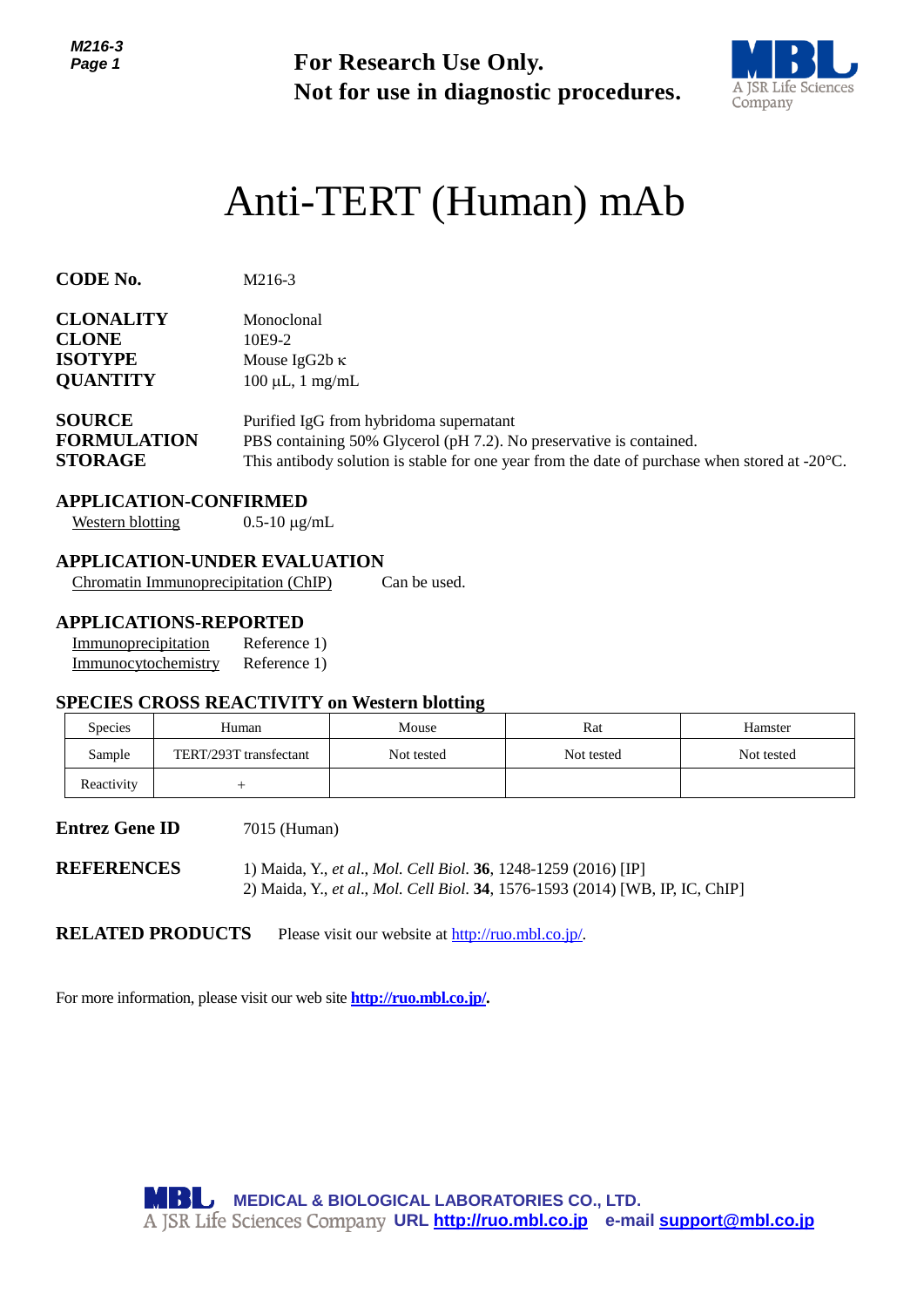*M216-3 Page 2*

## *e* **SDS-PAGE & Western blotting**



## *Western blotting analysis of human TERT*

Cells: FLAG-tagged hTERT/293T (50 µg/lane) 1<sup>st</sup> Ab: Anti-FLAG M2 Monoclonal Antibody (Sigma) (Lane 1) Anti-TERT (Human) mAb (M216-3) (Lane 2-6) 2<sup>nd</sup> Ab: Anti-mouse IgG-HRP, 1:5,000 Expose time: 30 sec

Lane 1: Anti-FLAG M2 Monoclonal Antibody, 1:500 Lane 2: Anti-TERT (Human) mAb , 1:100 Lane 3: Anti-TERT (Human) mAb, 1:200 Lane 4: Anti-TERT (Human) mAb , 1:500 Lane 5: Anti-TERT (Human) mAb , 1:1,000 Lane 6: Anti-TERT (Human) mAb , 1:2,000

Data were kindly provided by Dr. Kenkichi Masutomi*.* (Division of Cancer Stem Cell, National Cancer Center Research Institute)